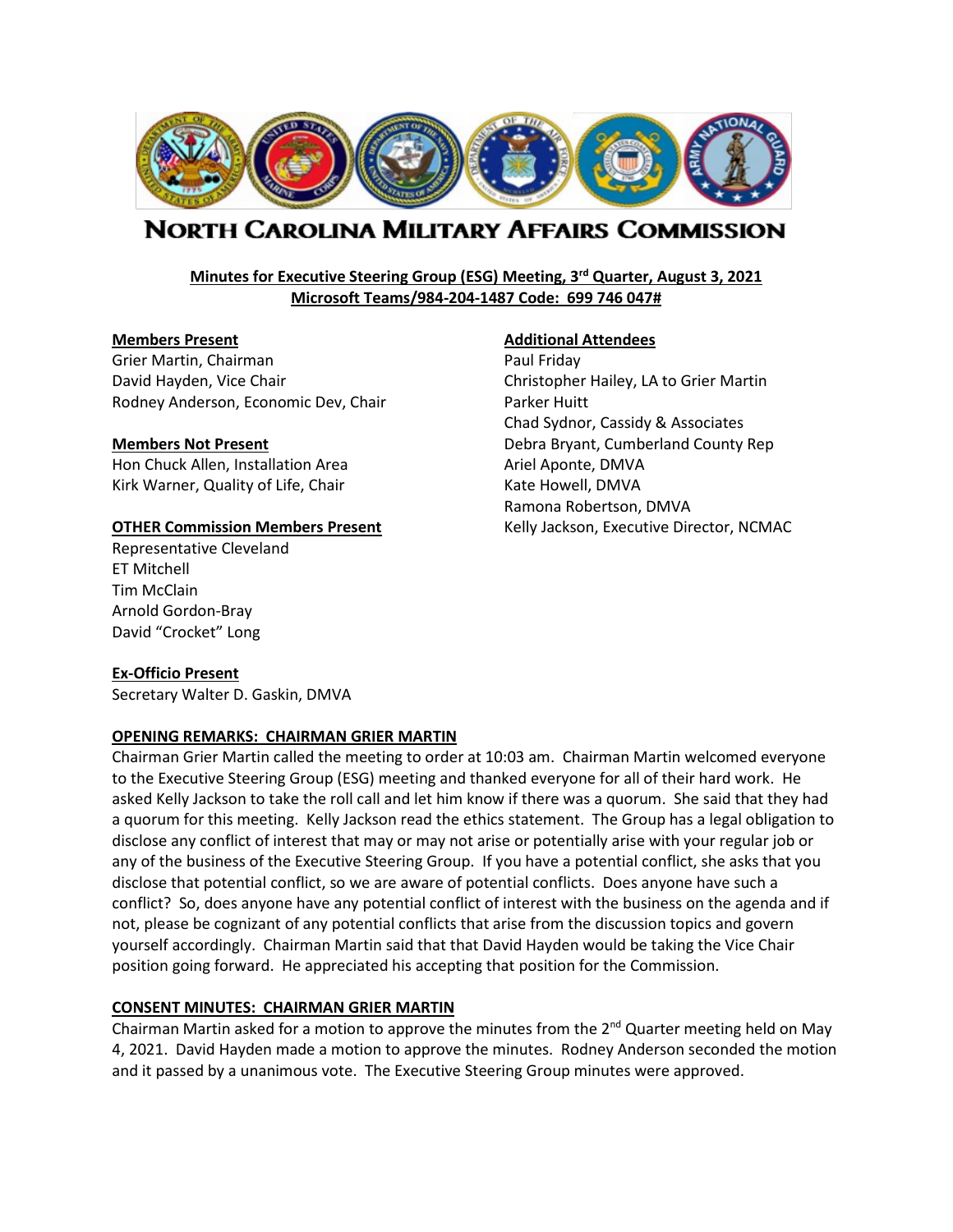## **DEPARTMENT OF MILITARY AND VETERANS AFFAIRS (DMVA) UPDATE: SECRETARY WALTER GASKIN**

Good morning Commissioners, thank you for having me here this morning. I would like to deliver to the committee a few important updates regarding the work we have been doing at the NC Department of Military and Veterans Affairs during this quarter of this year.

#### **Veterans Affairs**

The Assistant Secretary for Veterans Affairs attended an informational meeting about a proposal to construct a Veterans Community in Hamilton, NC. A private citizen has purchased a tract of land and is working to design a multifunctional Veterans community, housing medical support and various levels of assisted living. The Veterans Affairs Commission met last week. A very detailed report was delivered on the status of the North Carolina State Veterans Home Trust Fund. The nursing home management contracting company is implementing the new protocol from DHHS across the State Veterans Homes.

#### **Military Affairs**

For this reporting period, the Department is in coordination with the United States Marine Corps Reserve Combat Logistics Battalion out of Charlotte who is responsible for the Military Funeral detail for Private Henry Ellis, who died in Korea defending a U.S. military convoy during the Battle of the Chosin Reservoir. To ensure the State of North Carolina is aligned with Federal and State traditions, I have tasked the Military Affairs Division to coordinate with Department of Administration for the flag announcement of lowering of US and NC Flags to half-staff from Sunrise to Sunset and with Office of Public Engagement on a Proclamation to be given to the family. Private Ellis is expected to be buried Aug. 23, 2021, in the Salisbury National Cemetery in Rowan County, North Carolina, where he was born. Also, he has scheduled to have a meeting with FRC-East on 4 August 2021 to discuss the Global Trans Park request and initiative.

#### **Communications/Engagement**

Wednesday I will visit Elizabeth City Coast Guard Station to celebrate the United States Coast Guard's 231<sup>st</sup> birthday. During the event, Coast Guard Commander Admiral Laura Dickey will present Elizabeth City's Mayor with a recertification; and I will present the Commander with a framed copy of this year's US Coast Guard Birthday state proclamation before a birthday cake cutting. There will also be a lunch and a flyover by Elizabeth City's Coast Guard Air Station in celebration of the occasion. Pending any questions, that will conclude my report.

Chairman Martin thanked Secretary Gaskin for the updated on the Department and the incredible support that the Commission has been receiving from the DMVA. His team has enhanced the NC Military Affairs Commission's abilities to support North Carolina's military communities and families. He also appreciates the support from Assistant Secretary Aponte support in a variety of ways especially the Strategic Communications Working Group (SCWG). Secretary Gaskin said that between Ariel Aponte, Kelly Jackson, and the entire team he appreciates the interaction and collaboration.

# **QUALITY OF LIFE (QOL) COMMITTEE: KIRK WARNER**

Kelly Jackson said that the QOL committee met on Tuesday, July 13, 2021, and had a good in-person meeting. The meeting was well attended and great discussions on many topics. Purple Star Program went very well this year, and this program needs to be publicized by the NCMAC. This program for NC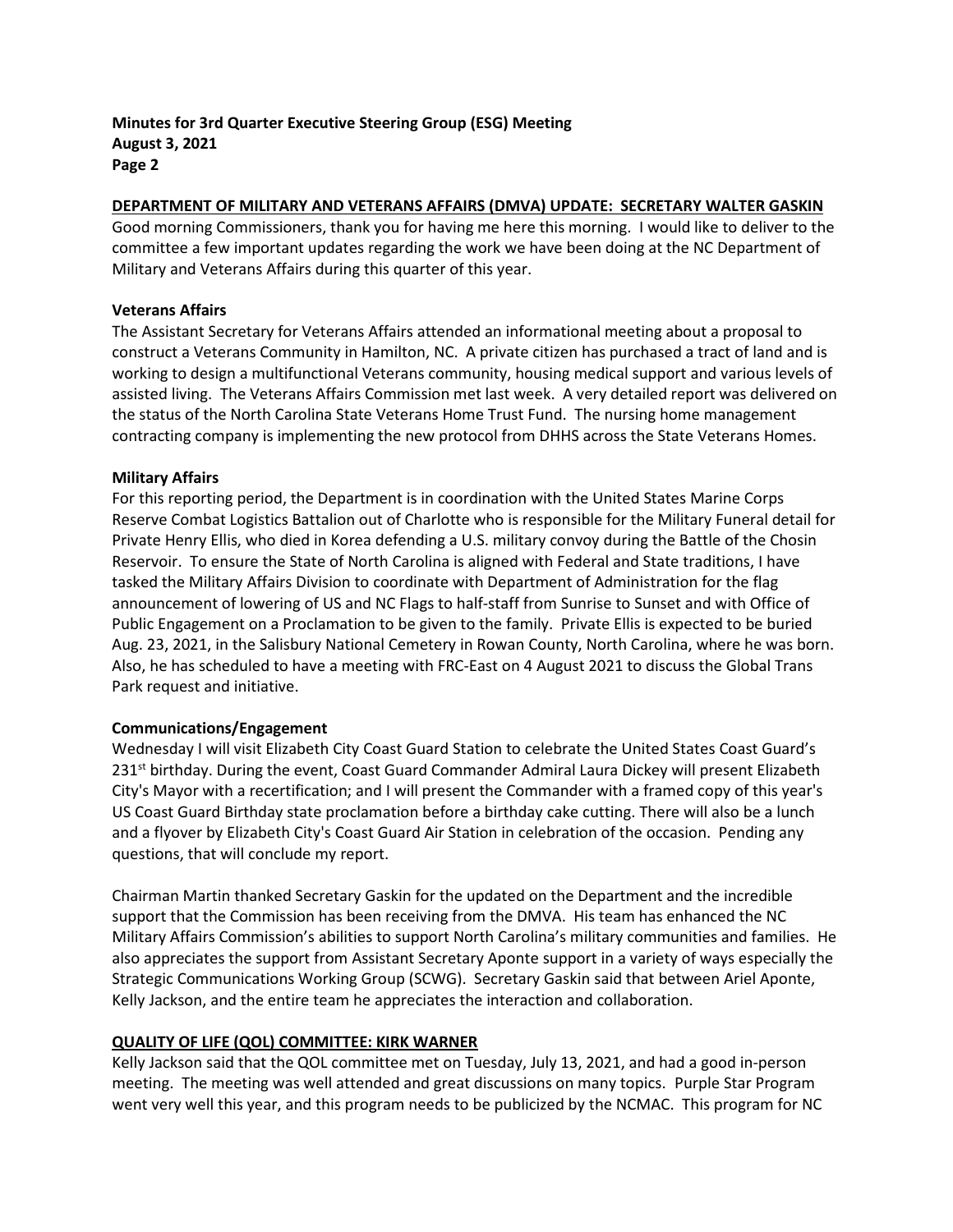was initiated by the QOL committee and he thanked the Military Liaison Officers (MLO's) and School Liaison Officers (SLO's) for all of their hard work. This program adds value to the schools that apply to this program. There will be Permanent Change of Station (PCS) delays this year. This will cause issues for the service members and their families. Along with the delayed PCS orders, there are other issues such a shortage of housing and transportation issues for housing goods. The housing shortage are for both purchasing or renting of homes, so some families are deciding to build a home. The MLO's and SLO's are working hard to help families with all of these issues. The New school on base for Wayne County and SJAFB is moving forward and as planned. This is all positive news. The committee received a legislative update from Macey Webb, DMVA. Chairman Warner is leading the Score Card Working Group. They are reviewing the score card that was developed by the Air Force for their bases. They are reviewing the data to see how it was collected and how can we improve the data used to score the bases in NC. They are working to develop a score card that will be helpful for our military installations. Great presentation about the NC Virtual School. This program is very helpful for military families as they

#### **LEGISLATIVE AFFAIRS:**

No meeting was held this quarter

#### **ECONOMIC DEVELOPMENT COMMITTEE: DAVID HAYDEN**

David Hayden said that they met on Tuesday, July 20, 2021, in-person with the normal attendees and a couple new attendees. He wanted to let everyone know that Rodney Anderson would be the new Chairman for the Economic Development Committee. He appreciates Rodney Anderson taking on this position as he moves to be the Vice Chairman for the Commission. During the meeting they want around to the normal individuals that gave information to the committee. They did not receive a report from Jamie Norment which is always an invaluable update for Eastern North Carolina, but he did send out his ACT update. Rodney Anderson gave an update from the Fort Bragg with three points of interest. They have the repaving of the Pope Runway which will extent its life for 50 years. There is still an effort ongoing to raise funding for the roads around Fort Bragg. This is big effort, but he was informed by Greg Bethea that there was a request for a \$9 M iRaised Grant that was submitted on July 12. The last thing is there will be an All American Week which is a great event. We received an update from Scott Dorney, North Carolina Military Business Center (NCMBC). He sent us a hard copy update on all of his information. He wanted to let everyone know that Booz Allen Hamilton was hosting a Veterans to Tech networking event and NC4ME, Kimberly Williams will be part of that event. Booz Allen won a very large contract about a year and a half ago at Fort Bragg. They are still trying to fill spots for that project. We also heard from Will Best, Commerce about the Economic Impact Study. Jeff DeBellis from Commerce is leading that project and there was a kickoff meeting held on July 9. This project will update the impact of the military on North Carolina and something that we need to have in place if and when we are faced with a Base Realignment and Closure (BRAC). This has not been updated for 6 years. One of the questions that was raised was during the Economic Development committee by Rodney Anderson and ET Mitchell was developing a plan and how many copies of this study to we need to have printed. Also, what type of distribution plan will be needed. We plan to have the SCWG work on these details.

We also had a briefing from Denny Lewis for Economic Development Partnership for North Carolina (EDPNC). Denny Lewis works for the Commission for EDPNC and also for DefTech. He updated the committee on the marketing campaign that is going on currently. We diverted some of the money that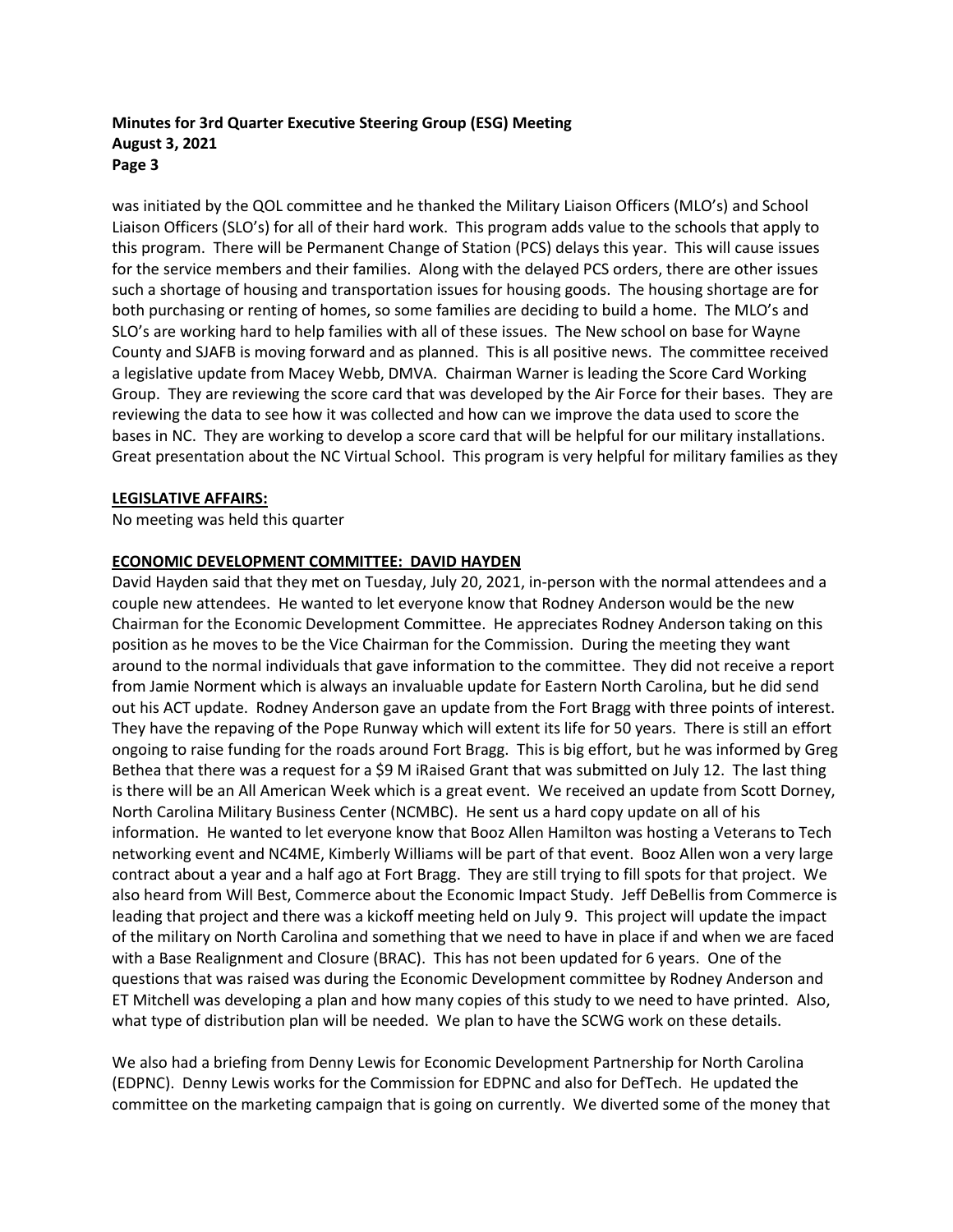we gave to EDPNC for Denny Lewis' salary and travel to marketing. Denny Lewis made this recommendation and the Commission agreed to this change. This marketing plan was both internal and external of North Carolina. He came up with a very comprehensive plan and the plan was executed. The funding for that marketing plan has run out but it is still out there as a skeleton approach for marketing. We talked about possibly getting the Request for Proposal (RFP) for the SCWG to seek a Public Relations firm, but that RFP had already been put out for proposals prior to our meeting. We do have the initial for that campaign and be shared once we get a public relations firm. The marketing campaign that we do have will not go to waste but slowed down temporarily. The SCWG can answer the question on when they think they will have a public relations firm hired. Denny Lewis also expressed that there could be ways to give him the ability to be more effective with EDPNC and that involved making potential current Memorandum of Understanding (MOU) that the Commission has with Commerce for EDPNC. The MOU has a Scope of Work (SOW) of what Denny Lewis' position does. It is defined as a business development position with metrics on leads identified and success rate. Denny Lewis indicated that his value to EDPNC is beyond being a business development. He provides Strategic insight when they are doing strategic development and helps with the marketing plan. He thinks that the defense economy needs to be part of EDPNC's marketing plan. David Hayden said that he thinks it is worth being in there and it is the second largest part of our economy in North Carolina, and it needs to be addressed. After the Economic Development Committee meeting he talked to Denny Lewis and also Chris Chung and he thought that would be great, but we have a very broad definition of what this position does. But whatever we do to change the SOW is with the perimeters of that. We don't want to go through a lot of bureaucracy. We don't want to change the SOW, but we want to change what is in the statement of work. He has gotten these changes from Denny Lewis, and he has reviewed those changes. He will work on getting this out to the members. We want this document changed go Denny Lewis can be more efficient according to the Commission's mission. David Hayden said that he was told that EDPNC was going to the General Assembly to request \$10M for their marketing campaign but he is hoping that our legislative contacts might have some input to ensure that part of that funding is dedicated to advertising and marketing for the defense capabilities in the State of North Carolina. We also talked about the EDPNC Board and the defense/military member coming off the board soon. So, there could be an opportunity to identify someone who can serve on that Board that has oversight on EDPNC that is focused on the defense sector in North Carolina. We don't want to lose that opportunity if possible. He will also request time for Denny Lewis to brief at the NCMAC meeting.

We also heard from Tammy Everett for Defense Alliance of NC. She gave the committee an update on the MOU that they have with the Commission. Rodney Anderson gave a brief on the progress for the Strategic Communications Working Group (SCWG). That brief was very informative. Finally, we have a brief from Kimberly Williams, NC4ME and the great work that they are doing for transitioning service members. She also introduced a couple new members for NC4ME. Kimberly Williams also talked about the new program Honor Veterans by Hiring Veterans in collaboration with the NC SCWG. Lastly he has spent time with Kelly Jackson on the budget and we have made a couple changes and updates for the August Commission meeting. Kelly Jackson said that the other items for the Commission meeting were briefs from NC4ME and Sentinel Landscape.

#### **BASE SUSTAINABILITY AND COMMUNITY AFFAIRS (BS&CA) COMMITTEE:**

No meeting was held this quarter.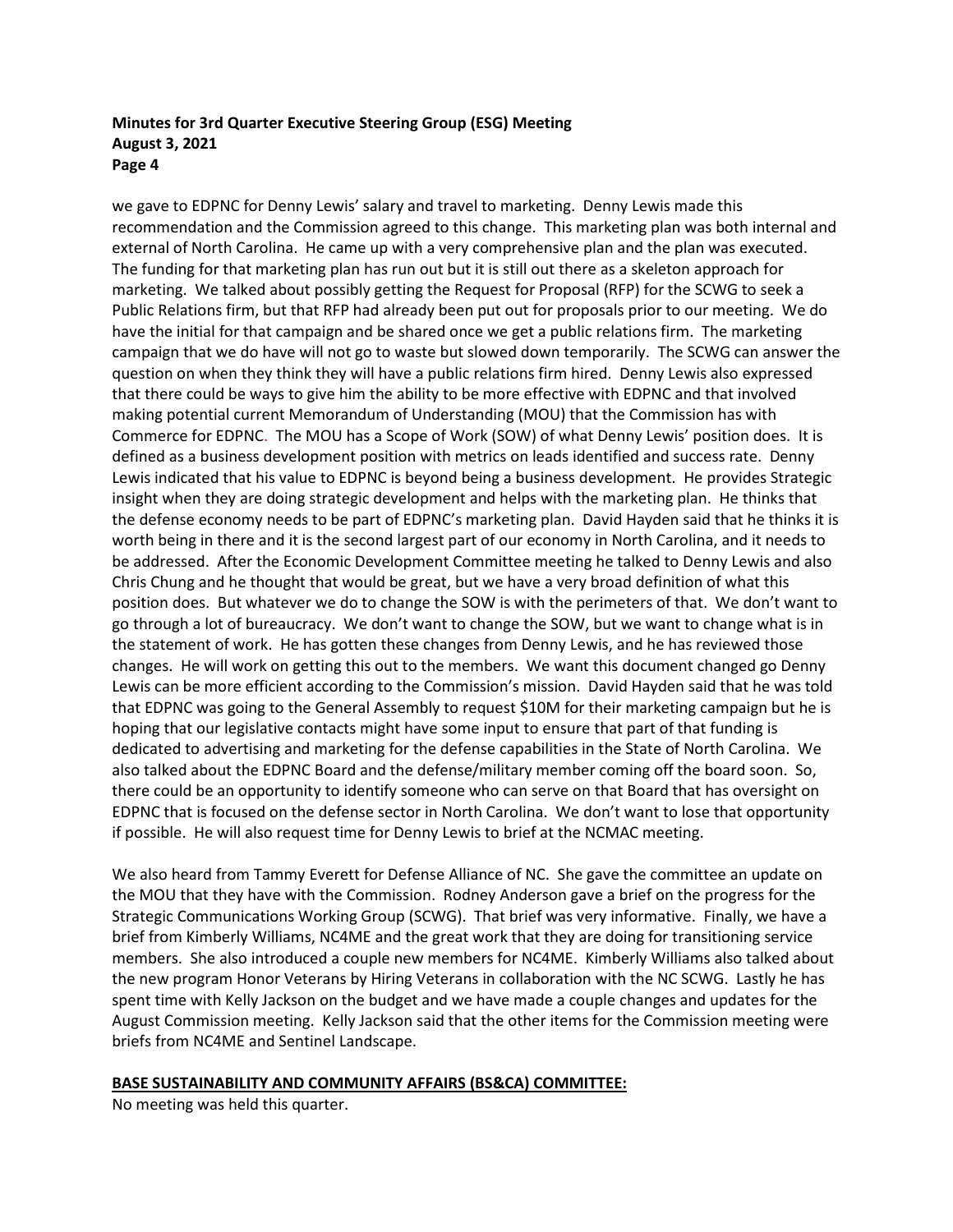Chairman Martin said that he has asked Ariel Aponte to give an update on the projects that the Military Affairs Division are working on.

# **MILITARY AFFAIRS UPDATE: ASSTANT SECRETARY ARIEL APONTE**

Military Affairs Division Update:

Marine Corps Installations East

- 1. Meeting with FRC-East Leadership to discuss the Depot Efforts
- 2. Updated the Office of the Governor and preparing to travel to GTP
- 3. Secretary Gaskin will participate in the re-patriotism of PFC Ellis and will be awarded the Montford Point Congressional Medal

# *Fort Bragg*

- 1. Sec Gaskin and Sec Boyette provided letters of endorsement for iBragg/RAISE Grant
- 2. Meeting with DEQ in reference to Energy Legislation
- 3. Continue to participate in the Naming Commission efforts

# *Seymour Johnson AFB*

- 1. Provided a Presentation to Rep. Smith on Lagoon, NC General Statute 160A, and WCPS
- 2. Provided Rep Bell estimated cost for WCPS
- 3. IRT Process for Lagoon Project Deadline of 30 September

# *North Carolina National Guard*

1. Western Carolina University, has requested for a meeting with the U.S. Botswana Embassy to discuss upcoming efforts

2. Sentinel Landscape packet is being prepared and participated in the Durham County Commissioner meeting

# *Military Ocean Terminal Sunny Point*

1. Sentinel Landscape packet is being prepared

2. Letter of Endorsement was received from Governor Cooper and Brunswick County

# *Coast Guard Sector North Carolina*

1. NSTR

# *Coast Guard Base Elizabeth City*

1. Received project proposal from ECU for Strategic Communications of ALC.

# *US Army Corps of Engineers-Wilmington Sector*

1. NSTR

Upcoming Support from installations:

- Request for Information: Economic Impact Study
- Request for Information: General Statute 160A feedback
- Request for Information: Boards and Commissions on Military Licensure SESSION LAW 2020-87 HOUSE BILL 1053: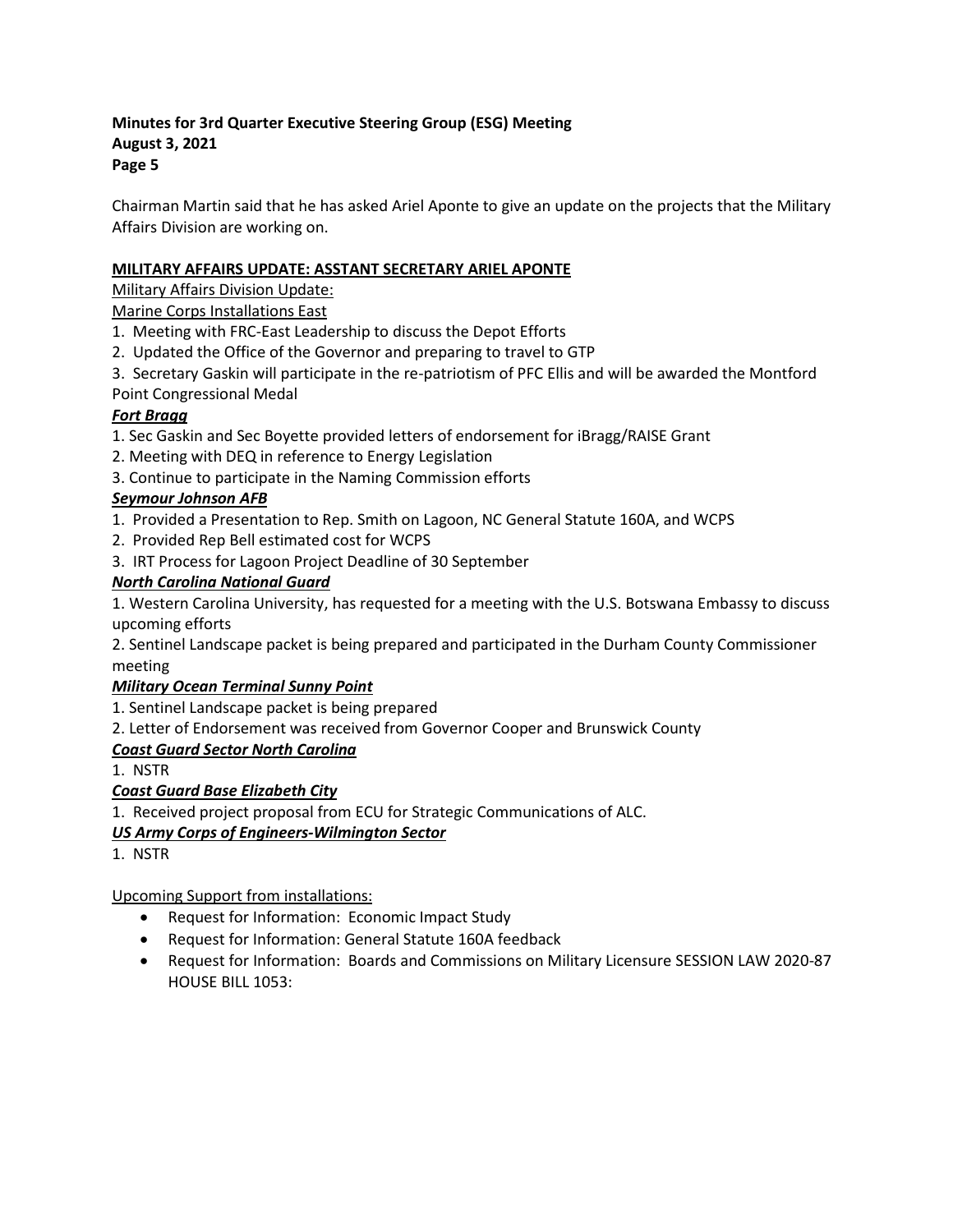| <b>DATE</b>                  | <b>TIME</b> | <b>EVENT</b>                                              | <b>EVENT LOCATION</b>    | <b>Section</b>                      |  |
|------------------------------|-------------|-----------------------------------------------------------|--------------------------|-------------------------------------|--|
| 18-Sept-<br>21               | N/A         | Air Force Birthday<br>Proclamation                        | <b>Distribution</b>      | Military Affairs/<br>Communications |  |
| 26-Sept-<br>21               | N/A         | Gold Star Mother's &<br><b>Family Day</b><br>Proclamation | Distribution             | Military Affairs/<br>Communications |  |
| 09-Oct-21 1000hrs            |             | <b>Hall of Firsts</b>                                     | <b>Museum of History</b> | Military Affairs/<br>Communications |  |
| $11 - 13 -$<br><b>Oct-21</b> | 1100hrs     | <b>AUSA Conference</b>                                    | Washington DC            | Military Affairs/<br>Communications |  |
| 13-Oct-21                    | N/A         | Navy Birthday<br>Proclamation                             | Distribution             | Military Affairs/<br>Communications |  |
| 21-Oct 21 1000hrs            |             | Women Military and<br>Veteran Virtual<br>Summit           | <b>UNCTV</b>             | Military & Veterans Affairs         |  |
| 10-Nov-<br>21                | N/A         | Marine Corps Birthday<br>Proclamation                     | Distribution             | Military Affairs/<br>Communications |  |

# **FINANCE AND BUDGET TASK FORCE: DAVID HAYDEN**

Vice Chairman David Hayden said that he wanted to ask about the exemption for military retirees pay. He was unaware of any changes from the last conversation that it had passed the House and then gone to the Senate, it was in a committee there. He has not heard anything if it has moved or died. Does anyone have any update on this bill? Chairman Martin said that the Senate is where good ideas go to die. This bill should not die, and he will keep an eye on it.

Vice Chairman Hayden said that he had met with Kelly Jackson about the budget. The Commission needs to be working on a new Request for Proposal (RFP) for the lobbying service. We have had a good relationship with our current firm. That will be up for bid again. He also said that we have a budget committee and said that we need to fill some vacant slots. Kelly Jackson reminded him that the only two members of the budget committee are himself and Kelly Jackson. She also said that there are a couple Committee Chair positions that need to be filled, Base Sustainability and Community Affairs and Legislative Affairs. Vice Chairman Hayden said that he will have a couple of motions needed from the Commission members at the August meeting reference the budget (NC4ME, Sentinel Landscape and EDPNC). Another motion for a couple administrative changes that will be needed. The Commission started this year with a balance of \$2,138,509.90. We have an approved budget of \$1,200,000. Kelly Jackson informed Chairman Martin that the budget and motions will be sent out to the Commission members prior to the August 17, meeting. She also said that the SCWG will brief later in this meeting and if they have completed their RFP process, then there may be a need for a closed session at the August meeting for them to discuss their RFP. Rep Cleveland asked if he could see a copy of the RFP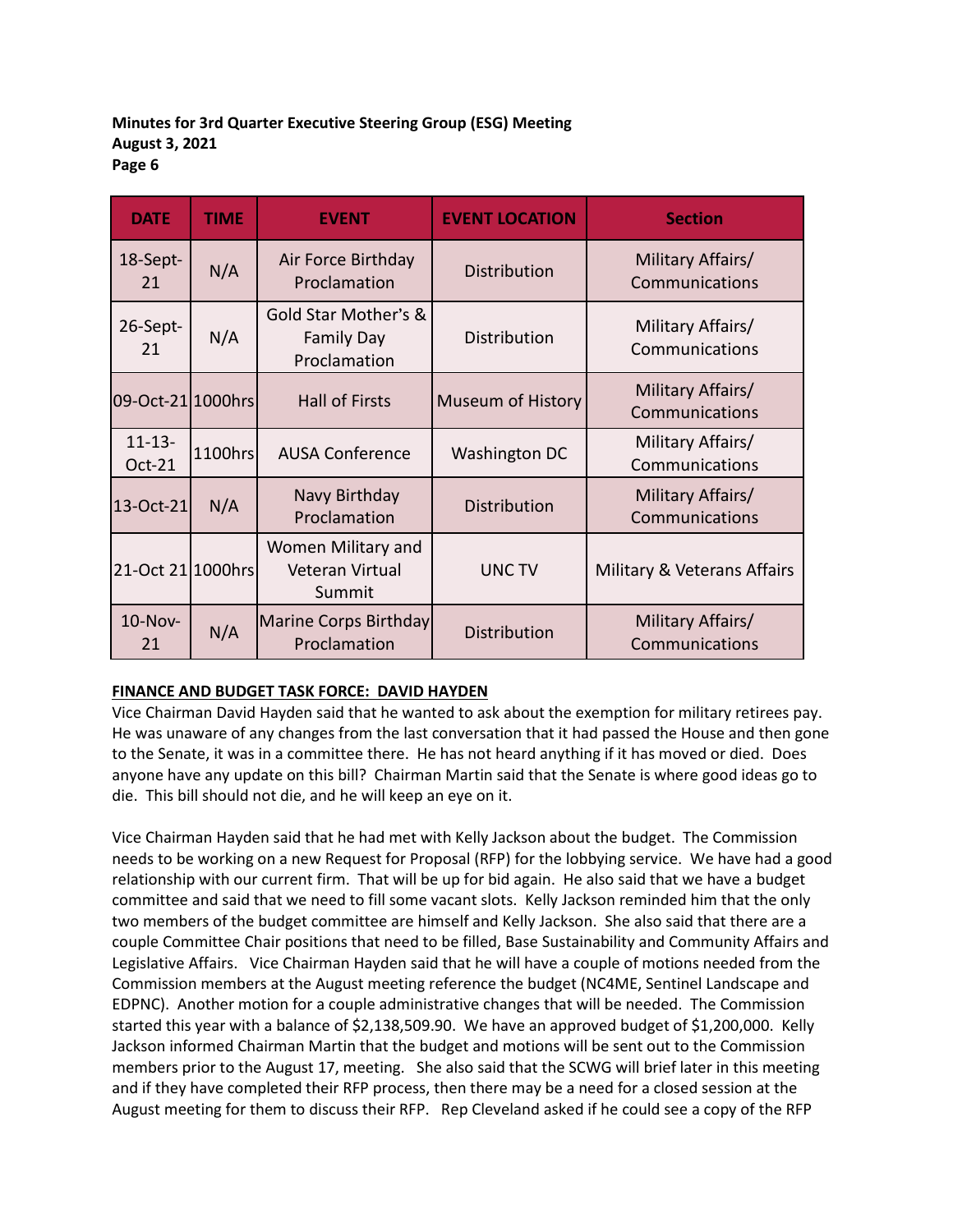prior to the meeting. ET Mitchell said that she would send him a copy of that document. Rodney Anderson asked if he could talk to Vice Chair Hayden prior to the Commission meeting about the marketing funding for EDPNC. The funding that the SCWG has for Strategic Communications does not include funding for EDPNC marketing. He said that he just wanted to remind everyone that the budget for the SCWG is only \$200,000. So, when we look at the RFP and the statement of work, that is a small amount of funding for that work. The funding for the SCWG does not include the funding for EDPNC marketing. ET Mitchell said that different way to say it is that if the SCWG has to take this on, then they will be coming back to the Commission for more funding. Vice Chair Hayden said a whole new budget line sponsored by the NCMAC? ET Mitchell said sort of. The SCWG has aligned \$75,000 for web based services and \$125,000 for a broad based state-wide public relations. That takes up the \$200,000 that has been approved. Vice Chair Hayden said that he is willing to talk any time.

#### FY 2020-2021 Expenditures:

| <b>TOTAL:</b>                             | \$55,590.74 |
|-------------------------------------------|-------------|
| <b>Temporary Solutions (Stipend)</b>      | 90.74       |
| <b>EDPNC</b>                              | \$30,000    |
| Cassidy and Associates (Lobbying Service) | \$25,500    |
| July Item:                                | Spent:      |

#### **INSTALLATION COORDINATOR UPDATES: CHAIRMAN MARTIN**

Chairman Martin asked the Installation coordinators if they had any comments. Rodney Anderson said that Fort Bragg was going back to masks.

#### **STRATEGIC COMMUNICATIONS: ET MITCHELL**

ET Mitchell gave an update on what the Strategic Communications Working Group project. NCMAC 2020 Strategic Plan (October 15, 2020)

#### NCMAC 2020 Strategic Plan: (October 15, 2020)

I – Plan Summary

a. Audience: NC Legislature; NCMAC Plan Due Every 4 Years (Senate Bill 63)

b. Theme: "Our major military installations are the cornerstone of the second largest economic sector in North Carolina".

II – Plan Workgroup Chuck Allen Frank Bottorff Paul Friday Arnold Gordon-Bray Larry Hall Kirk Warner Chad Sydnor Stan Waltz Erin Adams MCI-East Kathy Sturgis, PhD (Planner, NCMAC Contract)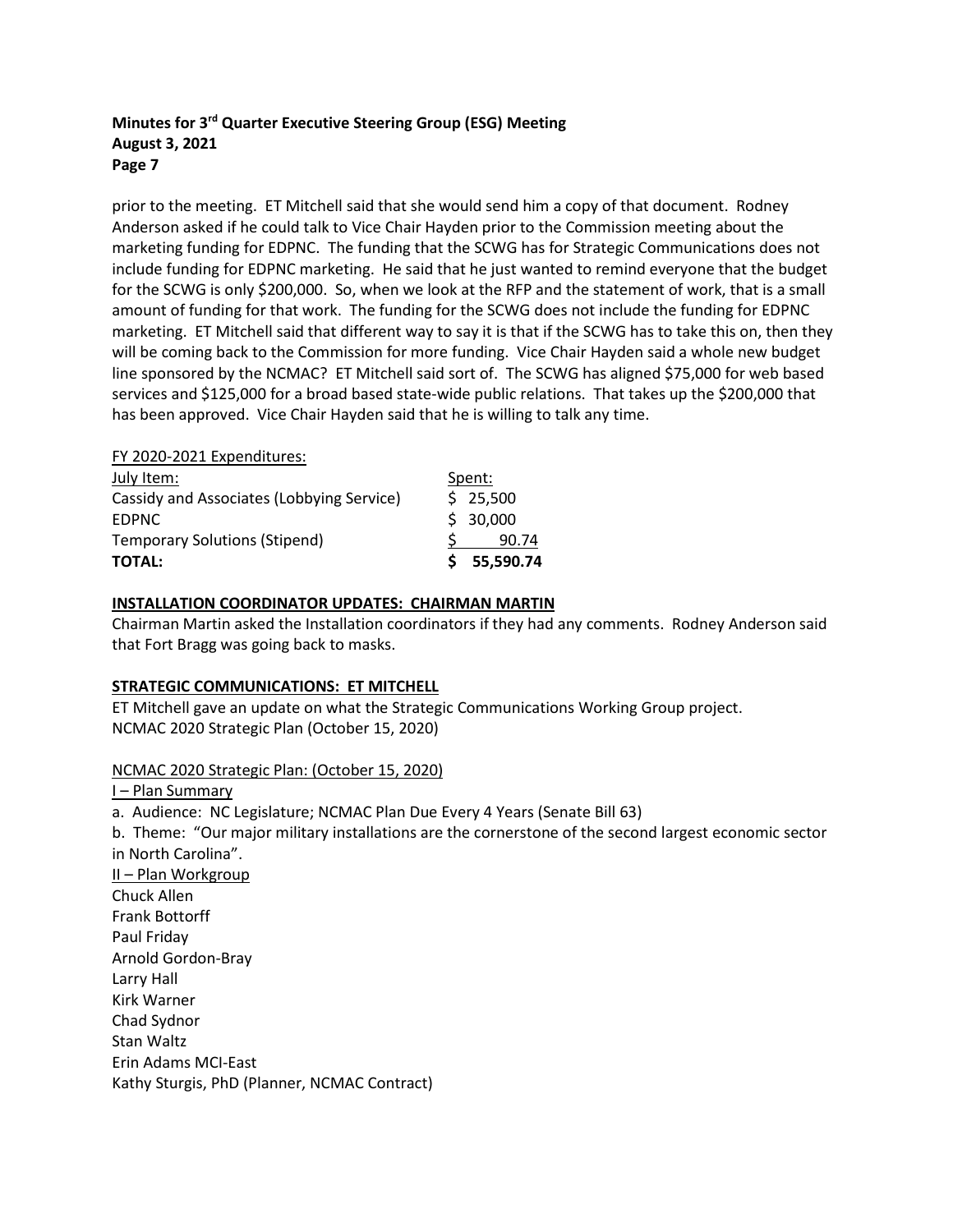III – Plan Pillars

1. Installation & Mission Sustainability

Goal: Promote, enhance, and protect NC existing military installations and missions.

2. Economic Development

Goal: Increase economic viability and impact of military & defense industry in NC.

3. Quality of Life

Goal: Improve the quality of life for military servicemembers, veterans and families

4. Legislative & State Agency Coordination

Goal: Provide legislative and state agency coordination for military-related issues.

IV – Strategic Communications and Advocacy

Goal: Promote the value of the military and supporting entities at all levels.

# Strategic Communications Working Group (SCWG) Overview:

I SCWG Overview

a. Purpose: Strategic Communications

- b. Goal: Plan and Manage SC
- c. Guidance: NCMAC 2020 Strategic Plan
- d. Type: Informal Working Group

e. Governance: Robert's Rules of Order

f. Documents: "Staff Working Papers"

g. Oversight: NCMAC

II STRATCOM Definition

"The purposeful dissemination of themes, messages and images that promote and advance North Carolina as the most Military and Veteran friendly State in the United States" 210219:

# III SCWG Members

ET Mitchell: Chair (Legislative)

Rodney Anderson: V/Chair (Economic Development)

Kelly Jackson: Secretary

David Myers (Installations)

Julie Daniels (Quality of Life)

Ariel Aponte (DMVA)

IV Planning & Operations Core Values

Accountability: Responsibility

Integrity: Honest and Truthful

State-wide: Inclusive, across the state

Proactive: Self-initiated

# Strategic Communications Working Group (SCWG):

- 1. CONCEPT: Support NCMAC 2020 Strategic Plan
- a. Promote military using themes, messages, objectives (SP 2020)
- b. Develop communications platforms (tools) (RFI)
- c. Define communications techniques (audience informed (RFI)
- d. Describe "process" to decide objectives, audience, tools, techniques
- e. Select vendor who can plan, conduct, and assess activity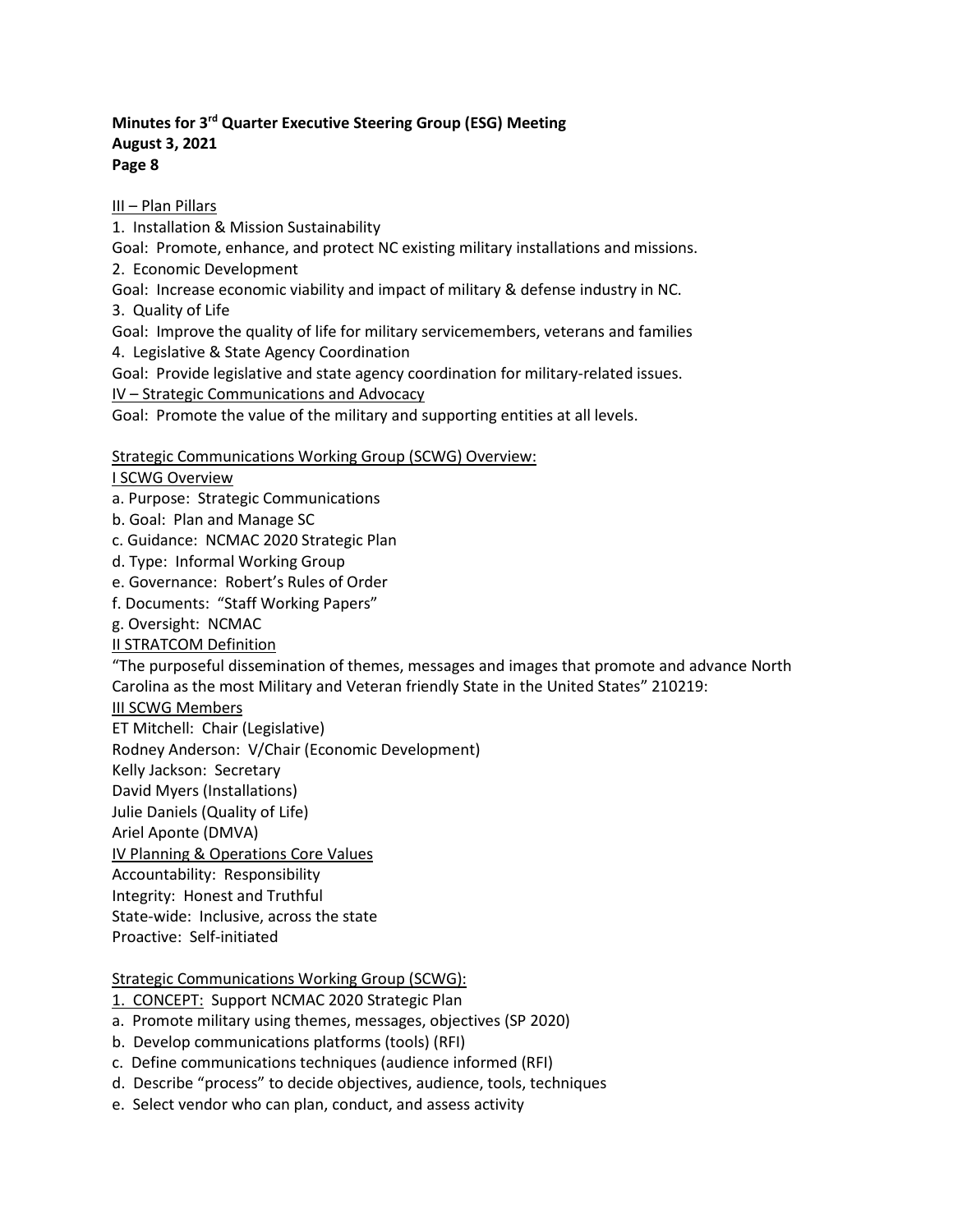f. Funding: \$200,000 (Sep 2021 – Jun 2022) RFI/FRP process will provide a "menu" of funding requirements for specific communications projects g.

g. RFI/RFP: Identify capabilities to support NCMAC strategic communications

2. FRAMEWORK: Research, Action/plan, Communicate, Evaluate (RACE)

3. PLANNING:

a. RFP: To identify marketing services (TV, Radio, Print, Social Media)

b. NCDIT SOW: To identify web-based services (Website and Social Media)

Discussion: Chairman Martin asked ET Mitchell to explain what type of support would be needed from the Commission members. ET Mitchell said that the DMVA does not have type of website that the Commission is needing to push information out to audiences around the state. We don't have a robust media presence online. One of the mechanics is that we have been able to go out to the Department of Information Technology (DIT) to look for vendors to do this work for us. That is the same for strategic communications (ads, marketing, and broad casting). Those are the mechanics. We will need active input from the Committees and members of the Commission and need to focus on what resonates with Western North Carolina. There is a lot of defense industry out there that she does not think the average population is aware of. There are retirees, veterans and service members who are transitioning. But what Western North Carolina hears and is interested in is different than Eastern North Carolina and West of I-95 which has Installations and Host Communities. We will be reaching out to the individual members about what resonates in their areas. As far as the Committees, Economic Development covers everything from the recruiting, expanding the defense industry and transitioning veterans are a marketable work force. What industries are we expanding or recruiting for? How can we talk to those audiences that are listening to market the workforce? For Quality of Life, it is about the schools, and they can have challenges in some areas. The affordability and high quality of life at our installations and host communities. We will need help from the members on what we plan to message and how do we do the messaging. Where are the gaps and how can we fill them? Things will get extremely interactive.

# "Honor Veterans by Hiring Veterans"

North Carolina Military, Veterans and their family members represent a significant workforce asset. They are pre-screened, educated, technically-trained, and have proven attributes that place them in high demand.

PURPOSE: Build State-wide awareness of the attributes, competencies, skills, and overall economic benefit in employing the Military-Veteran workforce.

THEME: "Honor Veterans by Hiring Veterans"

GOAL: Conduct a North Carolina-wide public relations campaign to improve the general public's understanding of the benefits in hiring Military-Veterans.

CONCEPT: Plan for Veteran's Day 2021 as the beginning of a 5-year public-awareness campaign to promote hiring Military-Veterans.

# Honor Veterans by Hiring Veterans: NCMAC

CONCEPT: Plan for Veteran's Day 2021 as the beginning of a 5-year public-awareness campaign to promote hiring Military-Veterans.

a. NCMAC approve program theme: "Honor Veterans by Hiring Veterans"

b. NCMAC approve program concept: 5-year public awareness campaign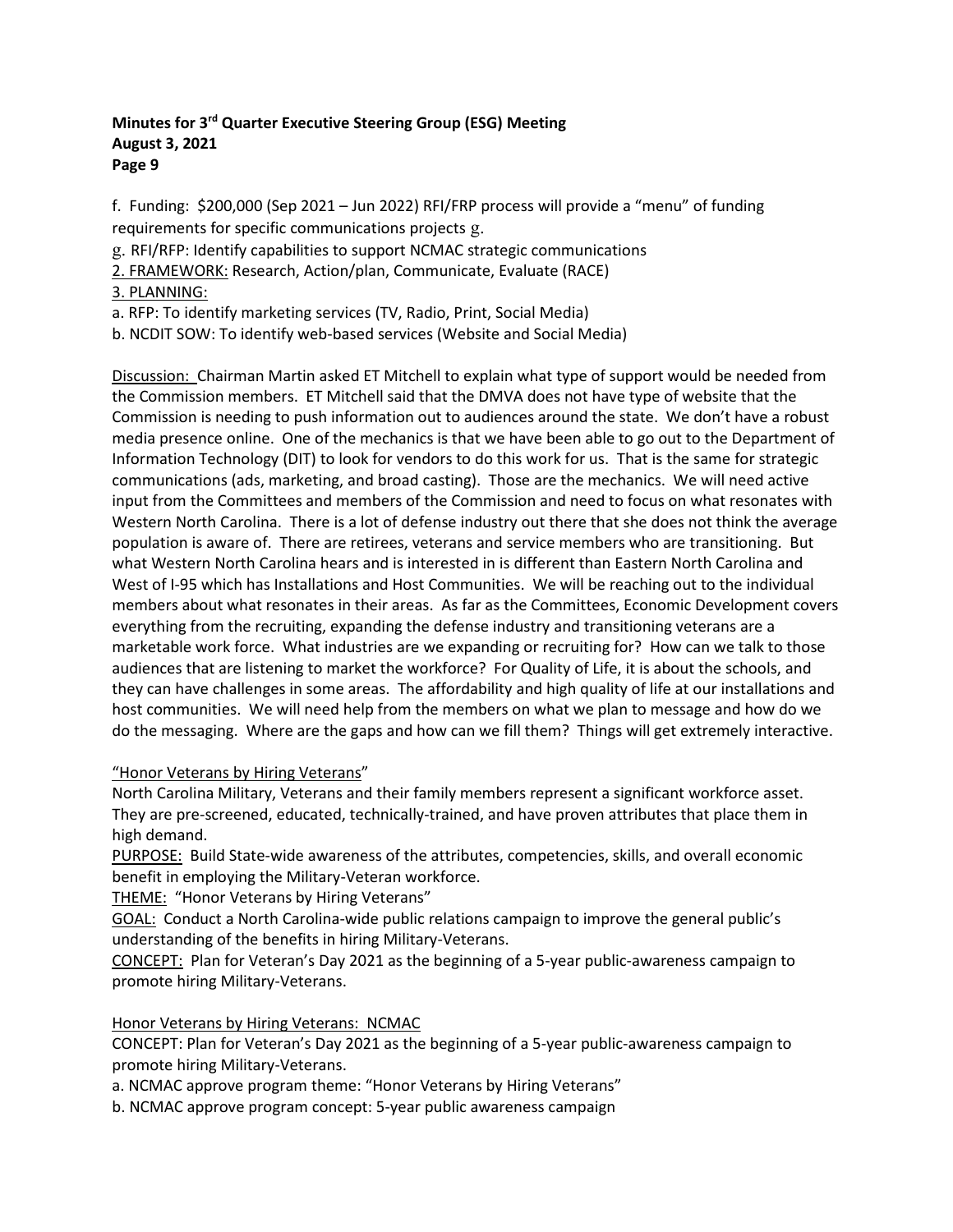c. NCMAC approve strategic communications to advance the program

- (1) Theme and message development
- (2) Deliver approved media and social media messages
- (3) Encourage and support program advocacy

# Honor Veterans by Hiring Veterans: NC4ME Roll Out

NC for Military Employment (NC4ME) is a 501(c)(3) nonprofit organization

a. EVENT: Lowes/Panthers Hiring Event Sept 10th: Lead by NC4ME and Veterans Bridge Home (VBH). Invite Governor Cooper (with Secretary Gaskin) challenge North Carolina companies to hire at least 1 veteran.

b. NC4ME MESSAGES: Twitter and Instagram campaign #honorourvets, #hireavet #NC4ME etc. Every day for the next 60 days NC4ME will use social media message (Instagram, Twitter, Facebook, LinkedIn, etc.)

c. NC4ME PROMOTION: NC4ME partners to get the message out: NC Guard employment center; Military Installation Transitioning services; North Carolina Society for Human Resource Management (SHRM); NC Works; NC Employer Support for Guard and Reser4ve (NCESGR); and more

# NC Department of Administration: Request for Proposal

- 1. PURPOSE: Identify vendor-provided marketing services
- a. Stakeholder (Key Publics) research and engagement
- b. Ads for social media platforms and NCMAC website
- c. Radio and TV broadcasts and streaming
- d. Print media: newspapers, magazines, op-eds, flyers
- e. Special event product development for tailored audiences
- f. Assessments of effectiveness and fine-tuning when needed
- 2. TIMELINE:

8 - 26 July: Request for Proposal #: 13-DOA12109619 Advertising Services

- 27 12 Aug: Evaluate Vendor Proposals
- 17 Aug: Recommend Vendor(s) for NCMAC Approval (Closed Session)
- 30 Aug: Announce award
- 15 Sep: Begin vendor planning for first campaign:
- Honor Veterans by Hiring Veterans

NC Department of Information Technology: Scope of Work Proposal

- 1. PURPOSE: Identify vendor provided web-based services
- a. Website development, delivery, and sustainment
- b. Web-based social media services: social media services (RACE)
- 2. TIMELINE:

20 Jul - 3 Aug: Statement of Work under STC 920S - IT Services (ITS-400893)

- 3 12 Aug: Evaluate Vendor Proposals
- 17 Aug: Recommend Vendor(s) for NCMAC Approval (Closed Session)
- 30 Aug: Announce award
- 15 Sep: Begin vendor planning: Honor Veterans by Hiring Veterans Campaign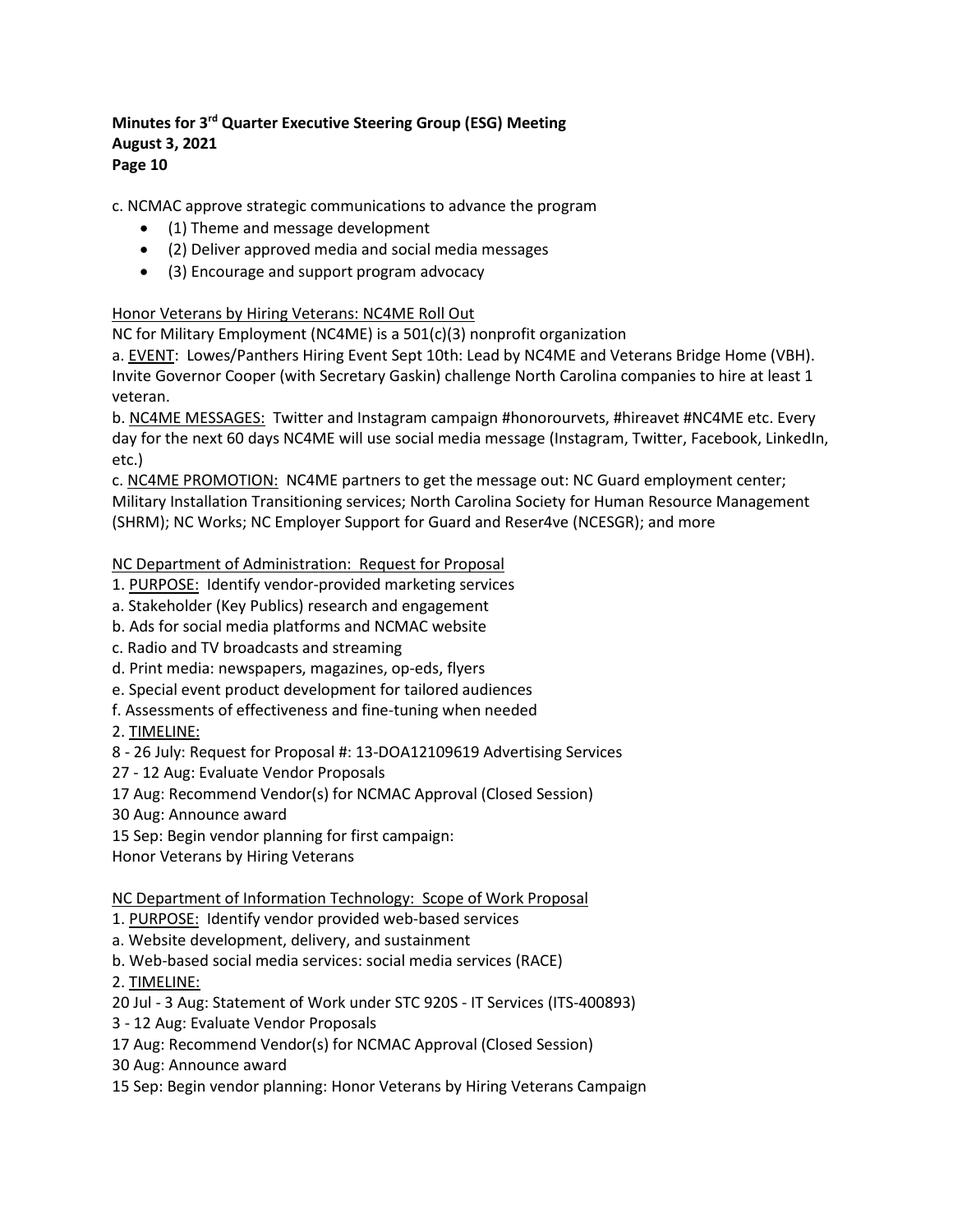Discussion: Chairman Martin said that he appreciated the great work from ET Mitchell, Rodney Anderson, and the entire Strategic Communications Working Group. He can see by this brief how hard this group is working. He is looking forward to taking the next big step at the August 17 Commission meeting.

# **ASSOCIATION OF THE DEFENSE COMMUNITIES. RECONNECT: RODNEY ANDERSON**

Association of Defense Communities (ADC)

The Association of Defense Communities (ADC) is a Washington, DC based non-profit that" builds resilient communities that support America's military"

- Build strong communities and support the military
- Thought leader on behalf of defense communities
- Advance best practices for military communities.

ADC hosted a "reconnect" Conference in DC, 2021- July

- Featured a very diverse group of DoD officials
- NCMAC attendees: Rodney Anderson, ET Mitchell, Patricia Harris, and Ariel Aponte, DMVA

# Department of Defense Priorities:

- Defend the Nation: Defeat COVID-19: prioritize China as pacing threat; address advanced and persistent threats; innovate & modernize DoD; tackle climate crisis.
- Take care of our people: Grow our talent; build resilience & readiness; ensure accountable leadership
- Succeed through teamwork: Join forces with our allies and partners; work in partnership with our nation; build DoD unity
- March 4, 2021, by Secretary Austin

# ADC Theme: Base Realignment Commission:

Base Realignment Commission (BRAC) was mentioned in the context of several presentations

- States and military communities are wise to conduct early planning and gear up for BRAC, lest they find themselves behind in defending current missions and surely out of step in gaining emerging missions.
- Climate change, mission resilience, quality of life and DEI are long term activities that must be advanced regardless of BRAC, yet they are critical to BRAC.

# ADC Theme: Climate Change:

Climate Change dominated several discussions with presenters directly and indirectly referring to the climate's impact on current and future mission readiness,. Shor-based mission seem more likely to be impacted, however, all missions are at growing levels of risk.

• It is imperative that states, installations, communities, and industry work together to mitigate the impacts of climate change on DoD missions.

# ADC Theme: Installation Resilience:

Installation Resilience includes a multitude of factors needed to "build and sustain mission readiness"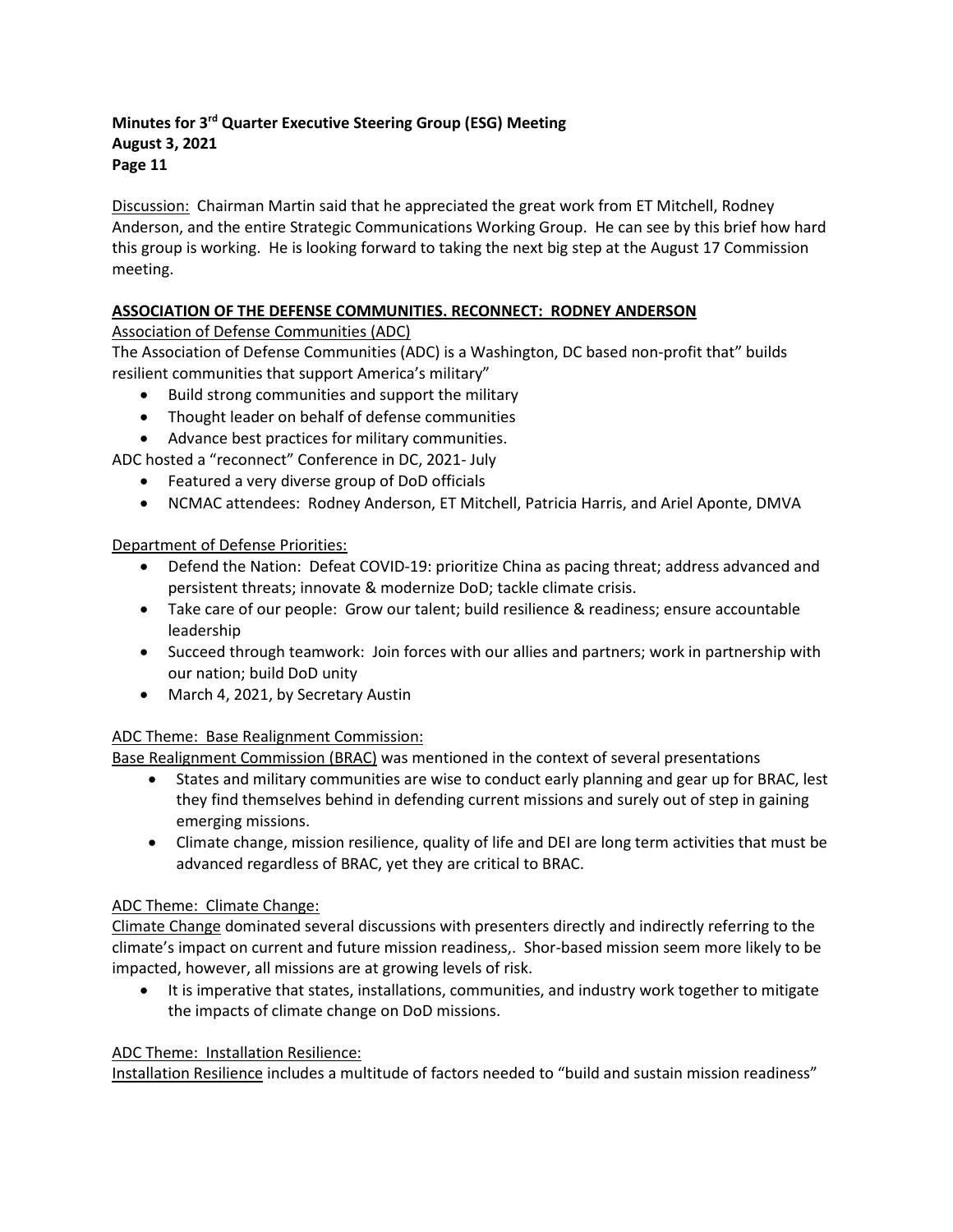# • The ability to conduct missions during degraded periods" power outages, cyber-attacks, and natural disasters

- Community partners pay a key role in both sustained operations and during periods of crisis
- There are growing opportunities to move services "outside fence line" for cost savings and mission readiness
- Community partnerships provide an invaluable component of installation resilience.

# ADC Theme: Diversity, Equality, and Inclusion:

Diversity, Equity, and Inclusion (DEI) is about mission readiness. A more diverse workforce that provides equity and inclusion is best suited to meet DoD needs.

- Every defense community should be aware of how they are perceived. When military families don't feel welcome, it could lead to mission loss.
- "One Military: One Community" is ACD initiative to advance the DEI conversation to ensure that every military family arriving at a new duty station will never have to face racism, intolerance, or inequality.

# ADC Theme: Quality of Life:

Quality of life (QOL) remains a very important component of recruiting and sustaining the uniformed and civilian workforce.

- Military families cite education, spouse employment as two key factors in remaining in the service.
- DoD is working on these; however, states and military communities have a key role in understating these challenges and developing policies and approaches that provide QOL solutions.

#### Recommendations to NCMAC:

- 1. Begin formal NC BRAC Organizing and activities.
- 2. Assess and advance defense community resilience.
- 3. Promote community partnership best practices.
- 4. Plan and attend ADC Installation forum November 1-3, 2021.

Discussion: Chairman Martin asked Rodney Anderson if he would connect with Kirk Warner, Chair for the Quality of Life (QOL) Committee about the QOL issues that were discussed at the ADC Conference. Secretary Gaskin asked Rodney Anderson about the task for or committee on BRAC. How did he envision that, will it be a cross section of current communities, or do you see that a better alignment with the Military Affairs Division? Rodney Anderson said that he sees the DMVA as the lead in that because a part of the Commission's charter includes specific language regarding BRAC. So, the Commission members have a role in BRAC, and they support the DMVA and make recommendations together. He sees this as a partnership. Chairman Martin thanked Rodney Anderson for attending this meeting and bringing back this information to the Commission members.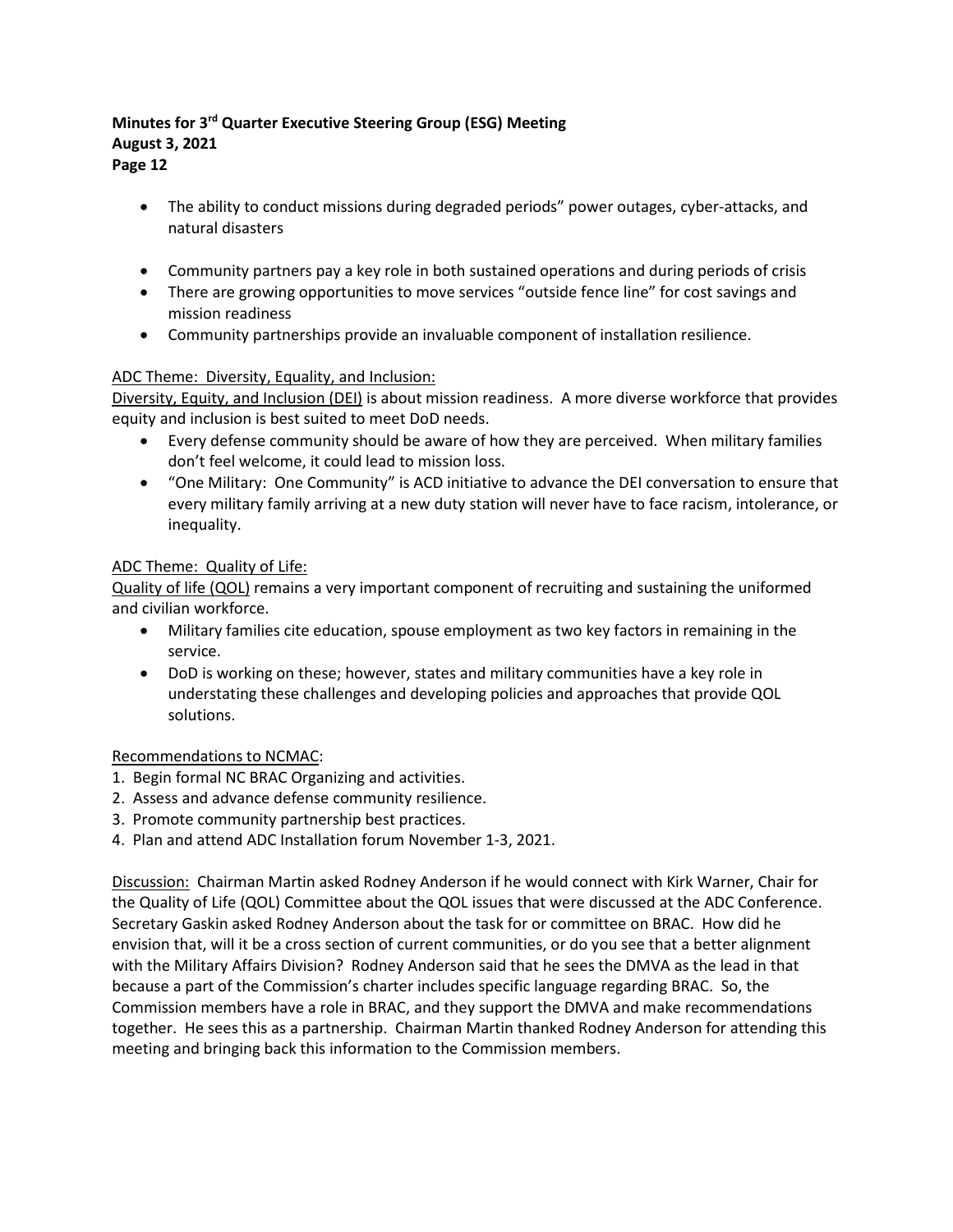# **CASSIDY AND ASSOCIATES: CHAD SYDNOR**

Chad Sydnor from Cassidy and Associates gave the members the lobbying update.

## FY22 Budget:

- The President & OMB released the DOD budget and requested \$715 Billion for FY22.
- \$715B DOD budget request represents a 1% increase over FY21 and slightly below the \$722B that the Trump Administration had been planning to request.
- Original projections for the Biden Administration's budget had been \$704-\$708B and therefore \$715B is exceeding projections.
- Important to understand that the President's Budget request is just that, a request.
	- $\circ$  When we finally see the full budget, we can expect to see a reduction in legacy accounts as DOD attempts to shift money to modernization and RDT&E accounts

#### FY22 NDAA:

- The NDAA process has been delayed due to the delayed President's Budget.
- SASC has marked up the FY22 NDAA but will not release it until September.
	- o SASC increased the DOD base budget topline by \$25B to \$740B.
	- o Bipartisan agreement on increasing the topline with only Senator Elizabeth Warren (D-MA) voting against the increase.
- Senator Tillis was successful in including a reauthorization of the Troops to Teachers program.
- Expect Senate NDAA on the Senate Floor in October
- HASC has conducted subcommittee mark ups but has not yet had the full committee mark.
- HASC will conduct full committee mark up in September with floor time expected in late-September.
- Conference Report is not expected until December.

#### FY22 Appropriations:

- House has marked up all 12 appropriations bills.
	- o Defense appropriations in the House is problematic.
	- o House marked to a topline of \$705.9B (\$9.1B below the PB)
	- o Few, if any, Republicans will vote in favor of this reduced amount.
	- o Few, if any, Progressive Democrats will vote in favor because they think it is too much.
	- o How does Speaker Pelosi solve this problem?
- House MILCON/VA appropriations passed the House on July 29 . th
	- o Two Cherry Point MILCON projects were funded but at a reduced level.
	- o This is because of a capacity issue with USMC in NC.
	- $\circ$  Congress still intends to fund these Cherry Point projects but over multiple years with incremental funding that USMC can execute.
- The Senate Appropriations process is just beginning.
- This week, Senate Appropriations is expected to markup MILCON/VA along with Agriculture and Energy and Water Appropriations.
- The remaining 9 appropriations bills will not be marked up until September.
- Will SAC-D follow SASC's lead and mark to a \$740B topline for DOD's base budget?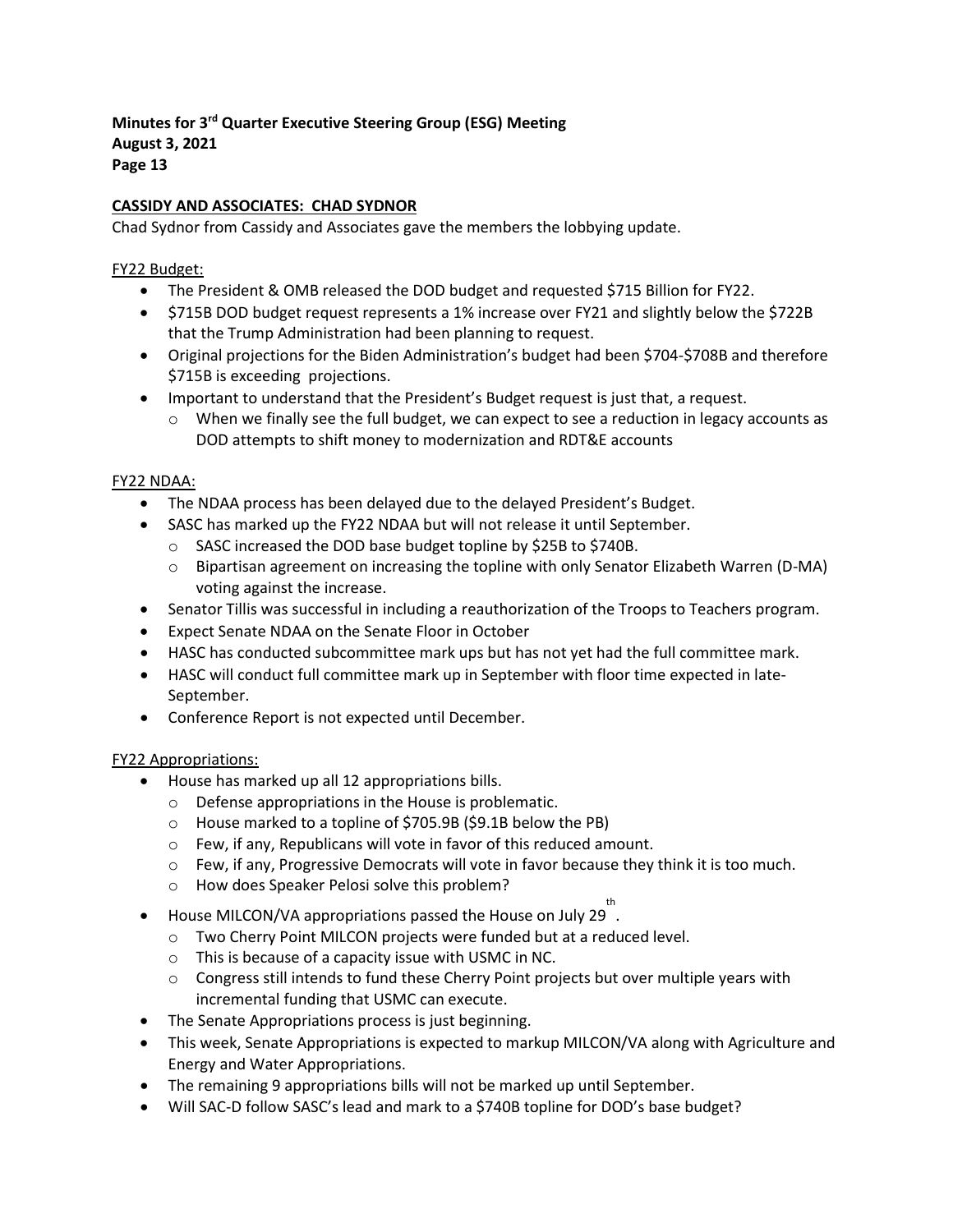# **Page 14**

- o Unclear at this point and those discussions continue.
- o A \$740B topline would ensure substantial Republican support.
- $\circ$  Majority Leader Schumer (D-NY) knows that a number of his progressive Senators will not vote for a defense appropriations bill, and he knows he has to have R votes to pass it.
- FY22 will begin with a Continuing Resolution on October 1<sup>st</sup>
- Expect Appropriations bills to pass in December through the on

#### Earmarks:

- Both NC Senators have requested Congressionally Directed Spending projects for NC:
- Senator Tillis
	- o Marine Corps Air Station Cherry Point
		- **FRCE needs the required Joint Strike Fighter Sustainment Center to support the basing,** maintenance, and operation of six F-35 squadrons. Apparent delays in needed military construction investment in depot facilities, like FRCE, may create readiness issues related to the F-35 Joint Strike Fighter Program.
		- \$9.3M
- MCAS New River Maintenance Hangar
	- $\circ$  The purpose is to fund the DESIGN/BID/BUILD DESIGN COST portion of the project to replace the crumbling maintenance hangar that house the Cobra and Huey helicopters at Marine Corps Air Station New River.
	- o \$13.3M
- North Carolina National Guard
	- $\circ$  The purpose of the project is to provide new Army Aviation Support Facilities to provide the required shelter and support for to new airframes (AH64E, UH60M, Future Vertical Lift (FVL)) and workspace for all assigned personnel.
	- o Salisbury NC
	- o \$2.7M
- Both NC Senators have requested Congressionally Directed Spending projects for NC:
- Senator Burr
	- o Fleet Readiness Center East Fleet Readiness Center East (FRCE)
		- **EXECT** Located at MCAS Cherry Point, NC, needs the required Joint Strike Fighter Sustainment Center to support F-35 basing, maintenance, and operation.
		- $\overline{\phantom{0}}$ \$9.3M
- Marine Corps Air Station Cherry Point
	- $\circ$  To complete a FY2020 military construction project at Marine Corps Air Station (MCAS) Cherry Point to construct a new Air Traffic Control Tower, Air Operations Building, and Range Management Department Building to support future aircraft operations at MCAS Cherry Point.
	- o \$18.7M
- Marine Corps Base Camp Lejeune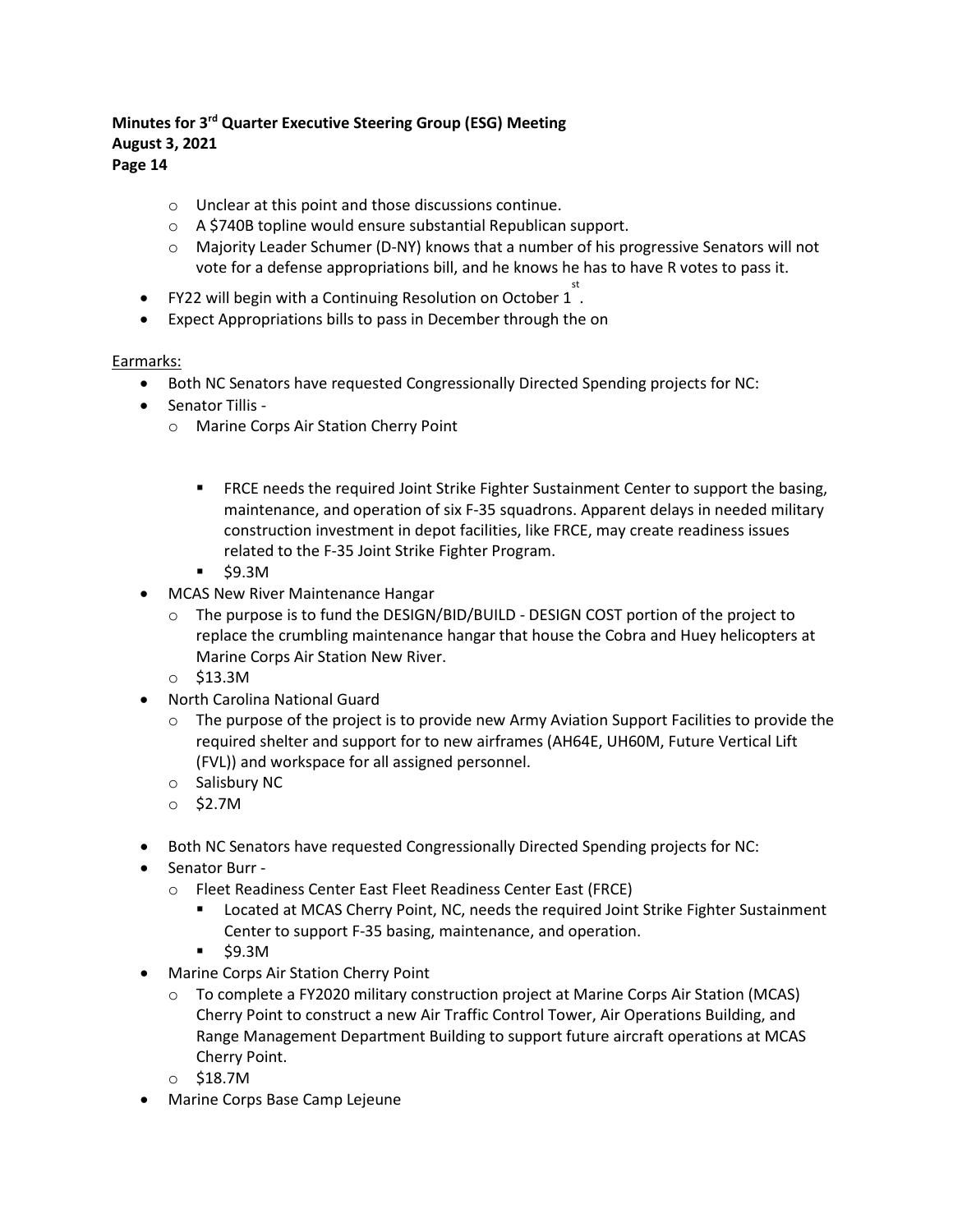**Page 15**

- o To complete a FY18 MILCON project at MCB Camp Lejeune, North Carolina to replace the Hadnot Point Water Treatment Plant.
- o NC \$64.2M

# ADC Conference: BRAC – Contributing Factors:

- COVID & Telework
- o Due to the COVID pandemic, DOD was forced to substantially expand telework. Due to this, DOD is rethinking what personnel need to be physically present to work and which ones can work remotely.
- $\circ$  This primarily applies to civilians but is also applicable to Reserve & Guard personnel. Active duty will likely see the least amount of lasting impact.
- o The result is that fewer personnel will need to utilize DOD infrastructure to perform their duties.
- o DOD is in the process of understanding the full impact.
- Force Structure Changes and the Winding Down of the "Forever Wars."
	- o USMC currently undergoing a force redesign.
		- Tank, MP, 3 Rotary squadrons, and some engineer units being eliminated.
		- Marine Corps will no longer have any helicopters based in Hawaii. V-22s will still be stationed in HI.
	- o Afghanistan coming to an end.
	- o Services moving back to a more garrison-centric posture.
	- o Increased focus on China and the INDOPACOM AOR.
	- o Technological changes to equipment that require fewer service members to operate.
- FSRM Deferment and Compounding Costs
	- $\circ$  Starting in 2011 when the Budget Control Act (sequestration) was enacted, all the services have deferred maintenance (FSRM spending) on infrastructure.
	- $\circ$  This deferred maintenance has a compounding affect when relatively minor repairs and standard maintenance become major repairs with large price tags.
	- $\circ$  USAF is predicting that at the current rate, they will have an \$80B backlog by 2050.
	- $\circ$  For some installations, especially in harsh environments, it will eventually make more fiscal sense to demolish buildings than repair them.
- Climate Change and DoD Climate Goals
	- $\circ$  The climate footprint, how much carbon a base emits, will likely be a factor in a future BRAC scenario.
	- o Can the mission be performed somewhere else, more efficiently with less of an environmental impact?
	- o Could see a shift of missions and formations to installations that are more "environmentally friendly."
- Housing Costs & Availability
	- o BAH simply won't cover housing in certain areas.
	- $\circ$  Housing demand outpaces supply in many markets and leaves servicemembers with few choices.
	- o Think Air Force Base Los Angeles.